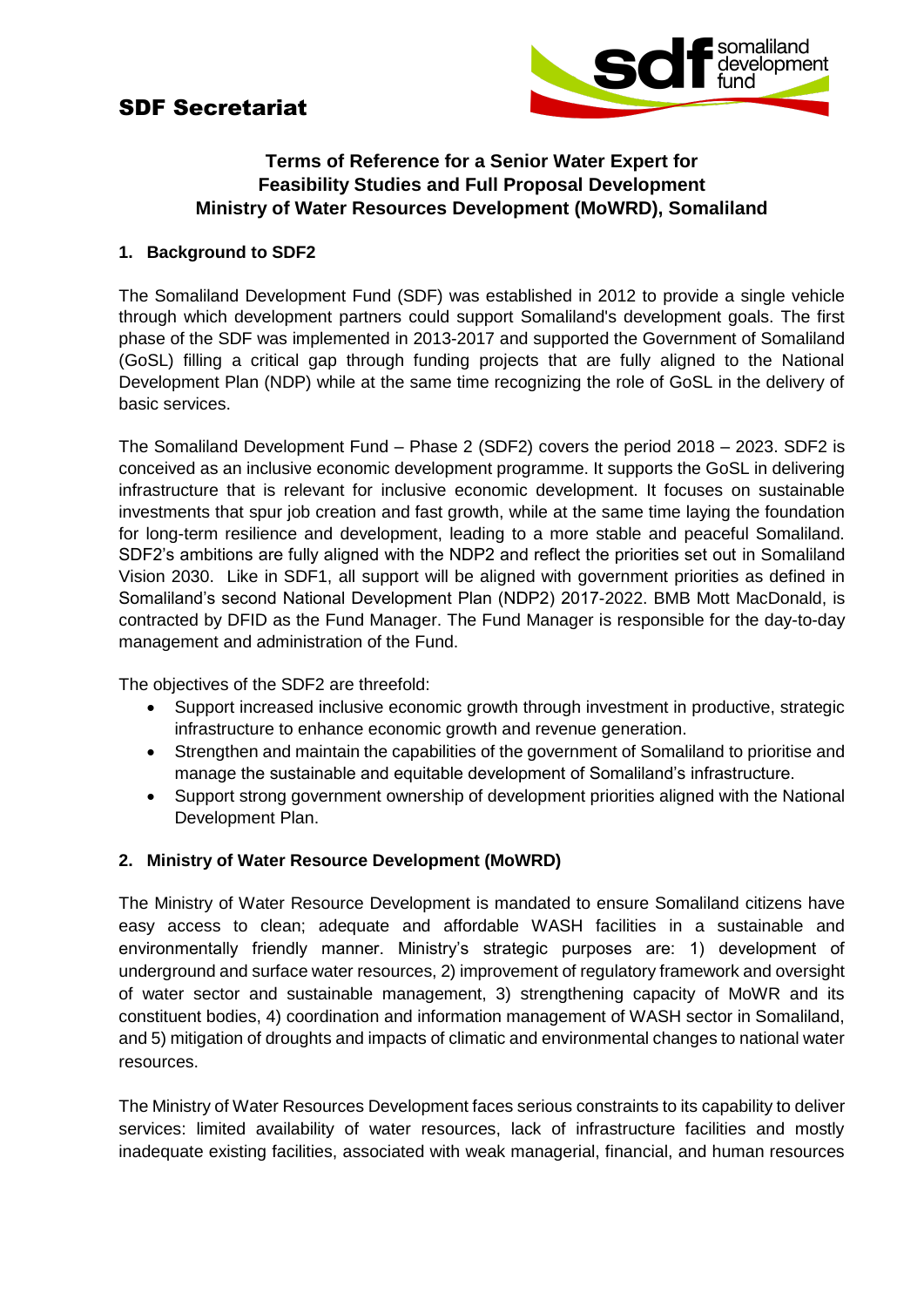necessary to extend reliable and safe services to the population. The limited institutional capacity of the Ministry, lower governance structures and water providers (whether public, private, communal or otherwise) are manifested in dysfunctional water supply schemes that keep relying on external support for operation and maintenance.

## **3. Proposed project**

The proposed project shall have the following 5 outputs namely: 1) Capacity Development of MoWRD; 2) Drilling of a borehole and water distribution system in Widh Widh village; 3) Drilling of a borehole and water distribution system in Dharkayn Geeyo village; 4) Drilling of a borehole and water distribution system in Goljanno village; and 5) dam design/construction and water distribution system in Farawayne town/village. The combined beneficiaries of the above mentioned 4 water distribution systems is around 23,000 people. Currently, all these villages/people are suffering from lack of water and they have to travel several kilometres to get water.

#### **4. Scope of work**

SDF2 implementation framework requires all projects submitted for SDF2 funding to be identified, designed, and developed by the respective line ministries and agencies of the Government of Somaliland (GoSL) in line with their sector strategies and aligned to the second National Development Plan II (NDPII) 2018 - 2021. In this regard, the MoWRD has developed a Project Concept Note in line with the sector priorities and has been approved by the SDF2 Joint Steering Committee (JSC). The next step is the preparation of feasibility report and development of a full project proposal.

The SDF2 Fund Manager is therefore seeking the services of a Short-Term Expert (STE) in Water and Sanitation to support the MoWRD in the conducting necessary preliminary consultations, assessments and development of a full project proposal as per the SDF approved proposal format/template.

The STE should not replace government capacities, but instead reinforce existing ones. As part of the assignment, the STE will therefore be expected to involve relevant MoWRD staff in writing the proposal as a part of on the job training.

#### **5. Key tasks**

Making reference to the SDF2 Project Proposal template, Guidance note and Project Cycle Manual, in close collaboration with MoWRD, the STE shall accomplish the following tasks:

#### *Feasibility review*

- Review the MoWRD Concept Note, NDP2, Relevant Sector Priority, Regulatory, and Framework, etc.
- Check and review previous attempts studies done by the MoWRD to provide water for the 4 villages/town.
- Undertake detailed structured meetings with the MoWRD at the central and town level including assessment of proposed interventions and exploring other alternatives.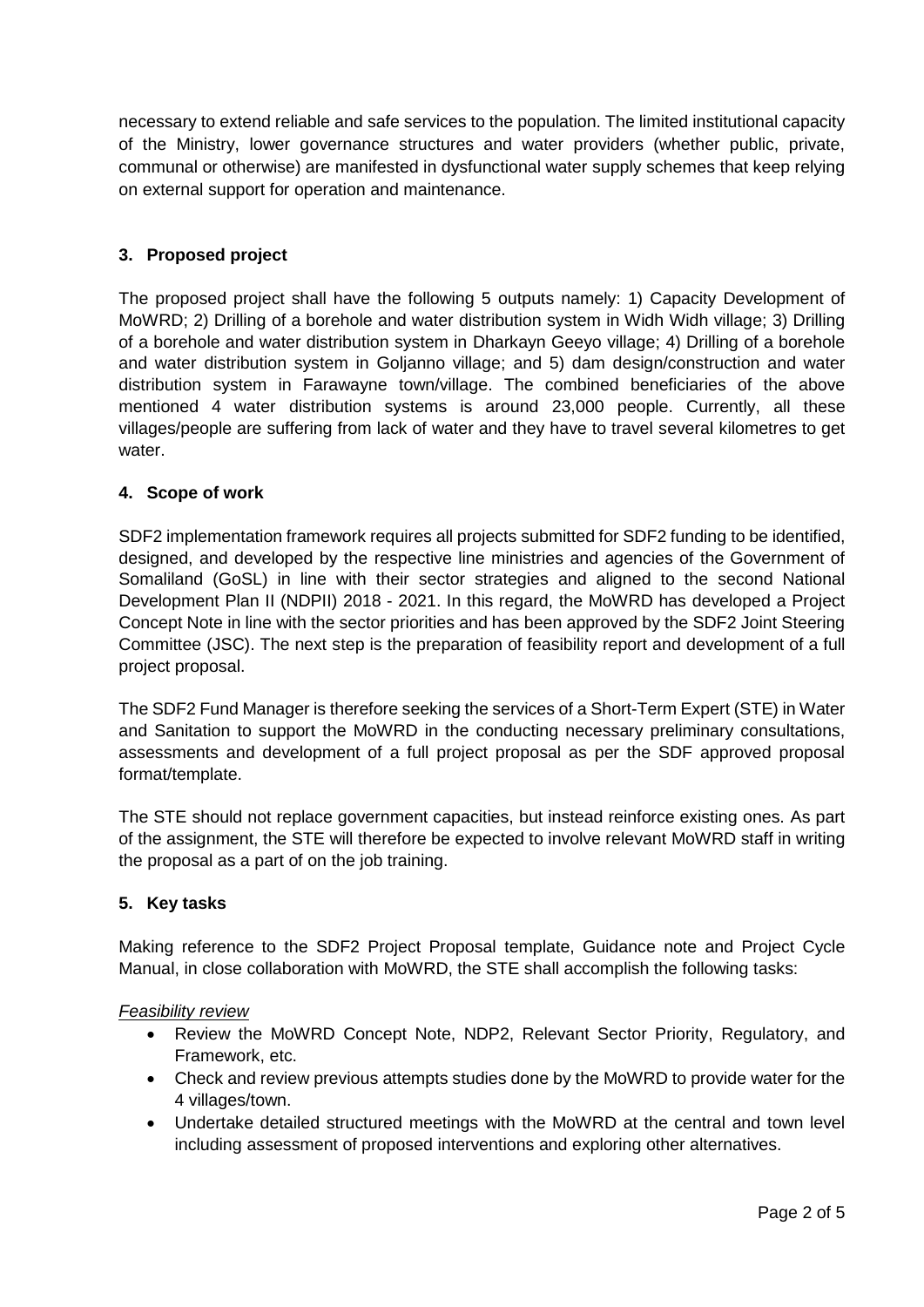- Conduct field visits to the 4 proposed project sites and assess: 1) social composition and conflict risks, 2) possible water sources, 3) collect any relevant data like population figures, estimated pipeline lengths, number of kiosks, number of animal troughs, etc.
- Validate the findings of the field assessment with MoWRD technical staff before using them in the development of the project proposal.
- Check the relevancy of the proposed capacity building activity with the SDF1 funded functional review.

## *Full proposal development*

- Working with the MoWRD team, develop a coherent project intervention logic based on which the project proposal shall be based;
- Guided by the SDF2 full project proposal development guidelines, develop a project logframe coherent with project objectives thoroughly defining impact, outcome, output, activities, and indicators;
- Describe the project strategic context with a strong focus on sectorial context and project compliance with government development policies and regulations;
- Describe how the project is going to address the main cross-cutting issues with a strong focus on:
	- $\checkmark$  Institutional sustainability, i.e. who is going to manage the outputs after project completion?
	- $\checkmark$  Operational sustainability, i.e. how the project will be managed after completion?
	- $\checkmark$  Financial sustainability, i.e. how much will it cost managing the outputs after project completion?
	- ✓ Obtain inputs of the Environment, Gender and Conflict Analysis short term experts (engaged separately) for the environmental sustainability, gender and social inclusion and sensitive conflict programming components of the proposal.
- Assess the technical feasibility of the project providing draft technical solutions and options.
- Develop a cost-based project implementation plan detailed at the activity level.
- Develop a realistic project work plan detailed at the activity level.
- Develop a reliable project budget detailed at the activity level following SDF format.
- Develop a reliable procurement plan at activity level.

#### **6. Duration, Location and deliverables**

#### **6.1 Timing and duration**

The expected input is 48 working days.

#### **6.2 Location**

The experts will work from Hargeisa with travel to the 4 project sites.

#### **6.3 Deliverables**

| <b>Activity</b>  | By who | When (working day)  |
|------------------|--------|---------------------|
| Inception report |        | 5 <sup>th</sup> day |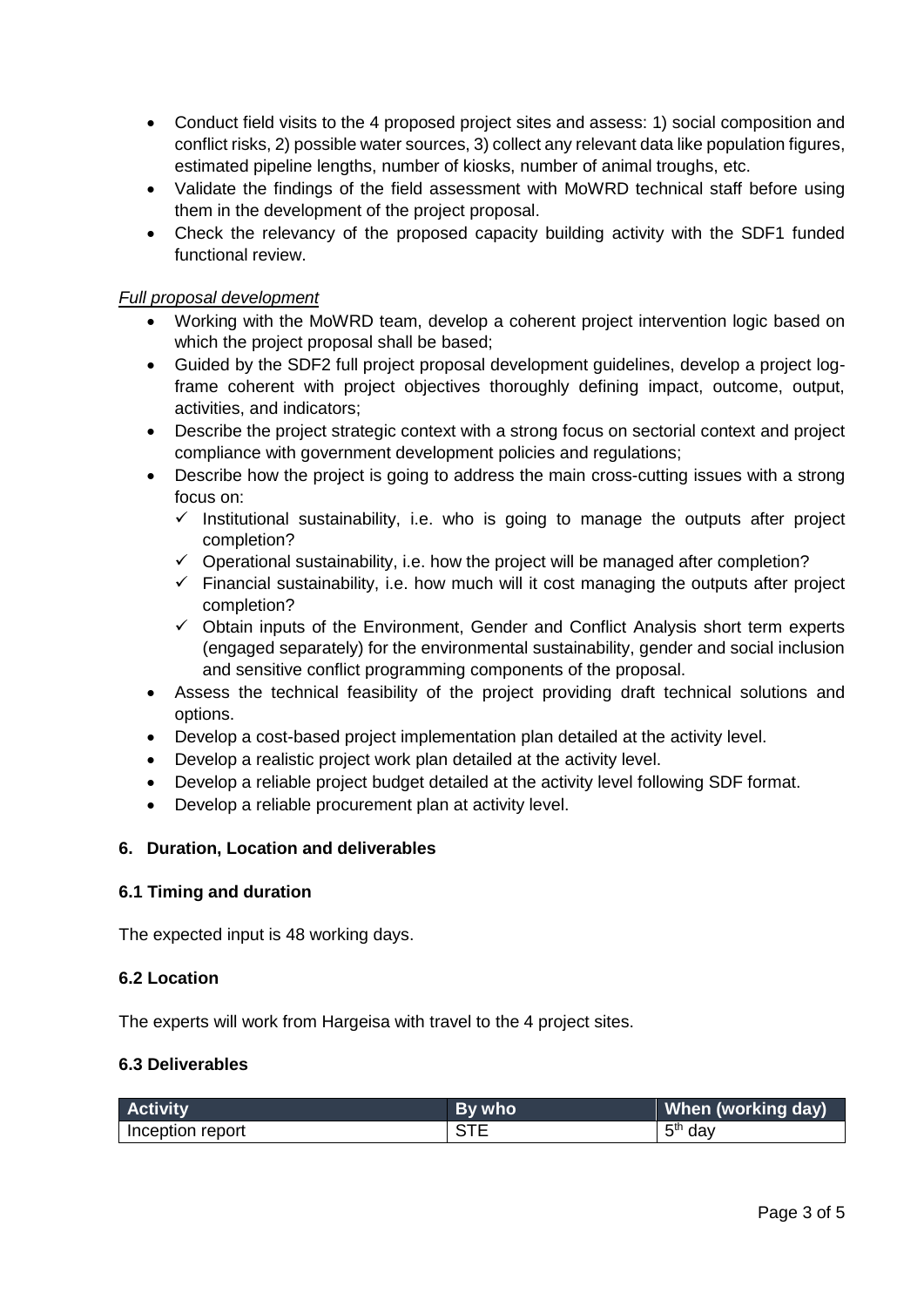| Draft feasibility review report (not more | <b>STE</b>       | $19th$ day           |
|-------------------------------------------|------------------|----------------------|
| than 15 pages)                            |                  |                      |
| Review and comments on draft feasibility  | SDF Team + MoWRD | $22nd$ day           |
| report                                    |                  |                      |
| <b>Incorporating Comments</b>             | <b>STE</b>       | $24th$ day           |
| Final feasibility study report            | <b>STE</b>       | $25th$ day +6        |
| Draft full project proposal               | <b>STE</b>       | $41st$ day           |
| One week break                            |                  |                      |
| Review and comments on draft Proposal     | SDF Team + MoWRD | $47th$ day           |
| <b>Incorporating Comments</b>             | <b>STE</b>       | 48 <sup>th</sup> day |
| Final full project proposal               | <b>STE</b>       | 48 <sup>th</sup> day |

A consulting week will run from Saturday to Thursday (6 working days).

## **7. Required Qualifications/Skills**

#### *Qualifications and skills*

- Master's Degree or equivalent in Economics, Social Science, Water Supply Engineering, or equivalent;
- Excellent in strategic planning and thinking;
- Demonstrated excellent command of spoken and written English;
- Excellent writing skills; and
- Excellent interpersonal, diplomatic, computer, and organizational skills.

#### *General professional experience*

- Extensive previous experience (minimum 10 years) in implementing rural water and sanitation (WASH) projects in fragile and conflict affected countries;
- Proven understanding of Project Cycle Management (PCM), Logical Framework Approach (LFA), Theory of Change (ToC), Procurement Planning;
- Demonstrated understanding of the contribution of the water sector to economic development;
- High level of attention to detail with writing, proofreading, and editing;
- Demonstrated time management, organizational, and project management skills required;
- Demonstrated ability to work collaboratively and effectively within a cross-functional team, fast-paced, and deadline-driven environment.
- •

#### *Specific professional experience*

- At least 8 years' experience in designing and supervising/managing projects related to urban water development in fragile and conflict affected country(s);
- Conducted at least 2 feasibility or prefeasibility study for a rural or urban water system in the last 3 years;
- Developed at least 3 funded project proposal in the last 5 years on development project.
- Designed and wrote proposal for an urban water system for a least 2 projects in the last three years; and